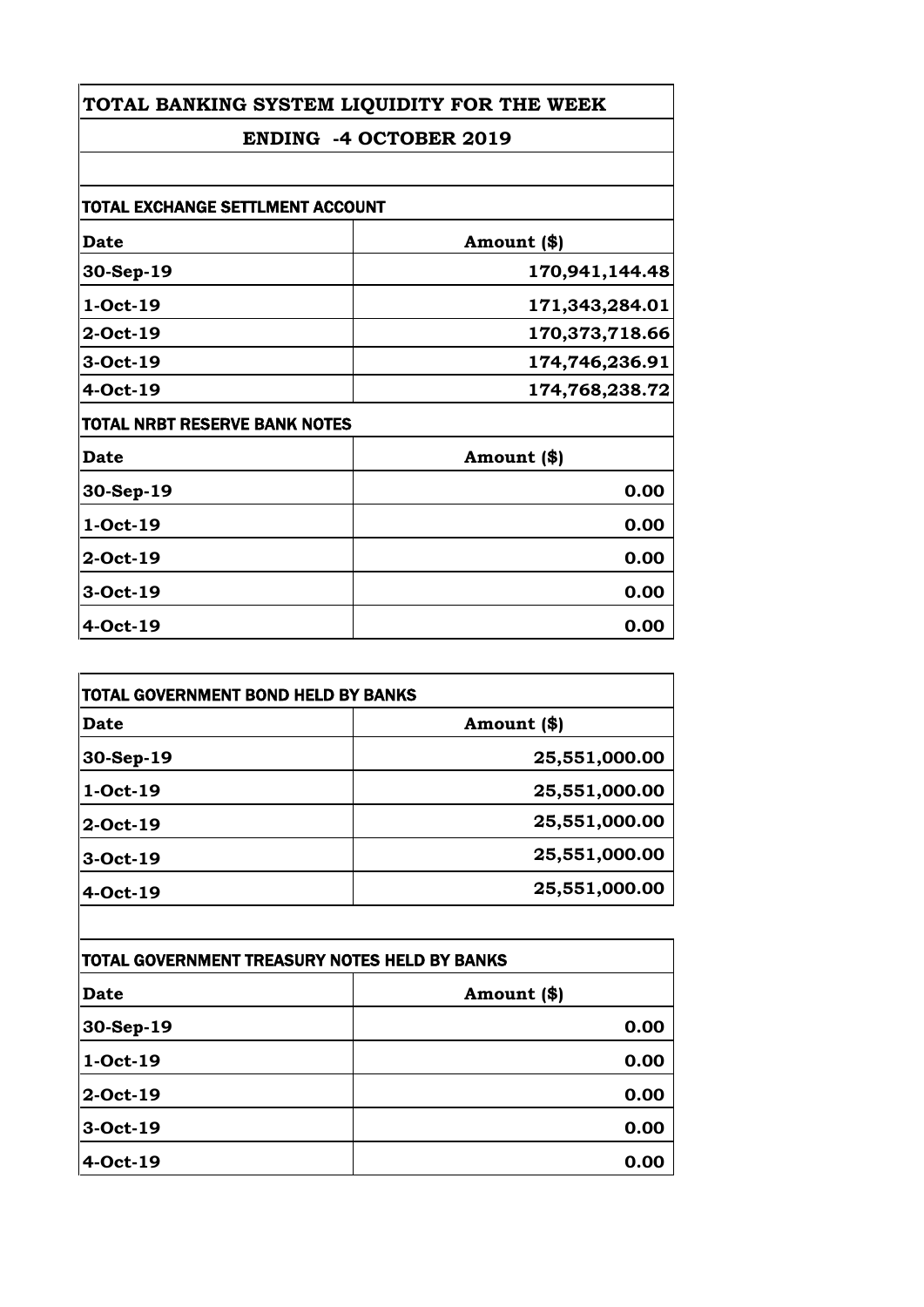# **ENDING -11 OCTOBER 2019**

| <b>TOTAL EXCHANGE SETTLMENT ACCOUNT</b> |                |
|-----------------------------------------|----------------|
| Date                                    | Amount (\$)    |
| 7-Oct-19                                | 173,225,576.60 |
| 8-Oct-19                                | 164,585,724.13 |
| 9-Oct-19                                | 162,775,327.51 |
| 10-Oct-19                               | 164,045,503.03 |
| 11-Oct-19                               | 164,585,056.01 |

| <b>TOTAL NRBT RESERVE BANK NOTES</b> |             |
|--------------------------------------|-------------|
| <b>Date</b>                          | Amount (\$) |
| 7-Oct-19                             | 0.00        |
| 8-Oct-19                             | 0.00        |
| 9-Oct-19                             | 0.00        |
| 10-Oct-19                            | 0.00        |
| 11-Oct-19                            | 0.00        |

| <b>Date</b> | Amount (\$)   |
|-------------|---------------|
| 7-Oct-19    | 25,551,000.00 |
| 8-Oct-19    | 25,551,000.00 |
| 9-Oct-19    | 25,551,000.00 |
| 10-Oct-19   | 25,551,000.00 |
| 11-Oct-19   | 25,551,000.00 |

| TOTAL GOVERNMENT TREASURY NOTES HELD BY BANKS |             |
|-----------------------------------------------|-------------|
| Date                                          | Amount (\$) |
| 7-Oct-19                                      | 0.00        |
| 8-Oct-19                                      | 0.00        |
| 9-Oct-19                                      | 0.00        |
| 10-Oct-19                                     | 0.00        |
| 11-Oct-19                                     | 0.00        |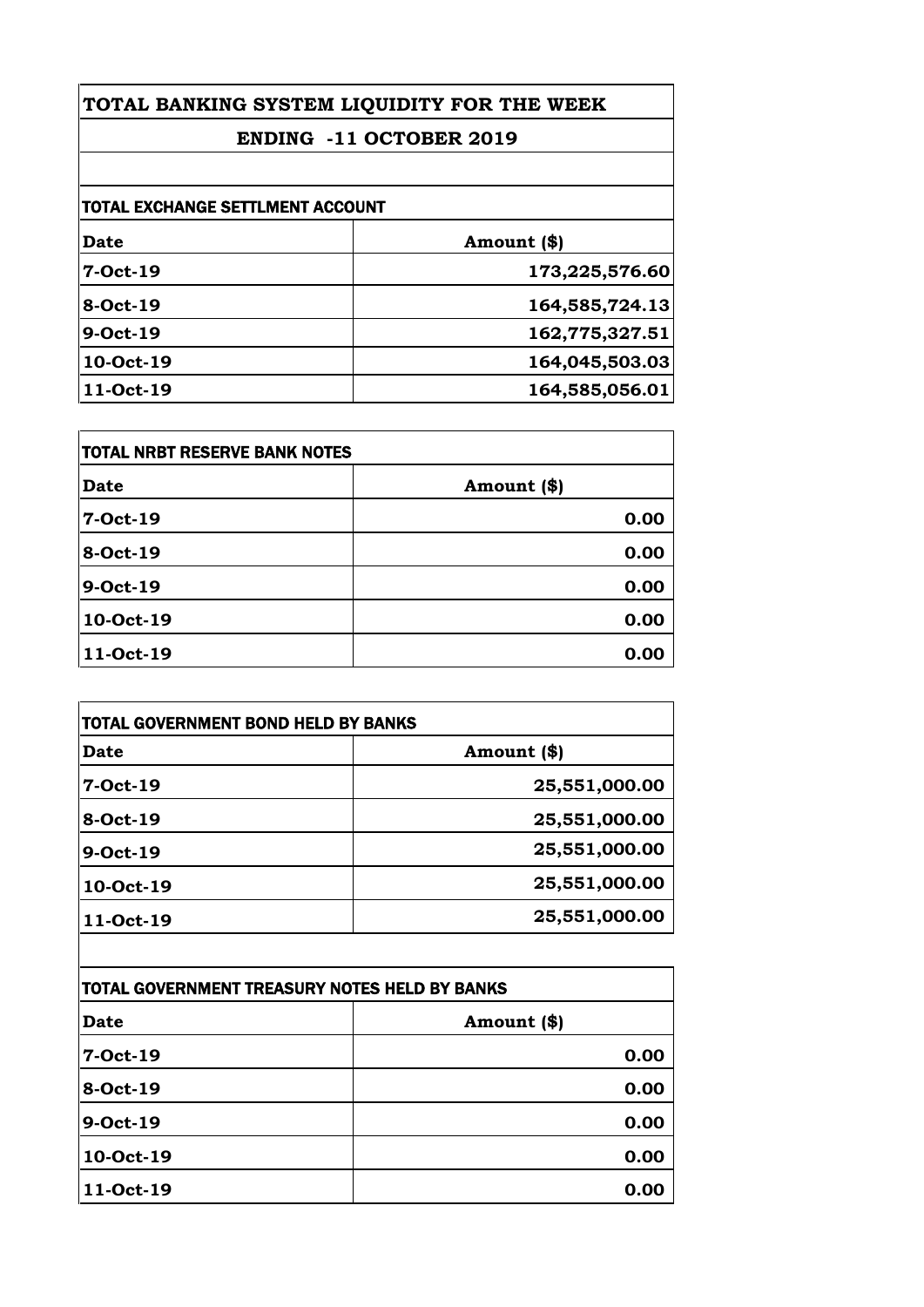# **ENDING -18 OCTOBER 2019**

| TOTAL EXCHANGE SETTLMENT ACCOUNT |                |
|----------------------------------|----------------|
| Date                             | Amount (\$)    |
| 14-Oct-19                        | 164,538,546.83 |
| 15-Oct-19                        | 164,385,380.78 |
| 16-Oct-19                        | 163,970,527.44 |
| 17-Oct-19                        | 166,360,297.94 |
| 18-Oct-19                        | 166,527,153.75 |

| <b>TOTAL NRBT RESERVE BANK NOTES</b> |             |
|--------------------------------------|-------------|
| <b>Date</b>                          | Amount (\$) |
| 14-Oct-19                            | 0.00        |
| 15-Oct-19                            | 0.00        |
| 16-Oct-19                            | 0.00        |
| 17-Oct-19                            | 0.00        |
| 18-Oct-19                            | 0.00        |

| <b>TOTAL GOVERNMENT BOND HELD BY BANKS</b> |               |
|--------------------------------------------|---------------|
| <b>Date</b>                                | Amount (\$)   |
| 14-Oct-19                                  | 25,551,000.00 |
| 15-Oct-19                                  | 25,551,000.00 |
| 16-Oct-19                                  | 25,551,000.00 |
| 17-Oct-19                                  | 25,551,000.00 |
| 18-Oct-19                                  | 25,551,000.00 |
|                                            |               |

| TOTAL GOVERNMENT TREASURY NOTES HELD BY BANKS |             |
|-----------------------------------------------|-------------|
| Date                                          | Amount (\$) |
| 14-Oct-19                                     | 0.00        |
| 15-Oct-19                                     | 0.00        |
| 16-Oct-19                                     | 0.00        |
| 17-Oct-19                                     | 0.00        |
| 18-Oct-19                                     | 0.00        |